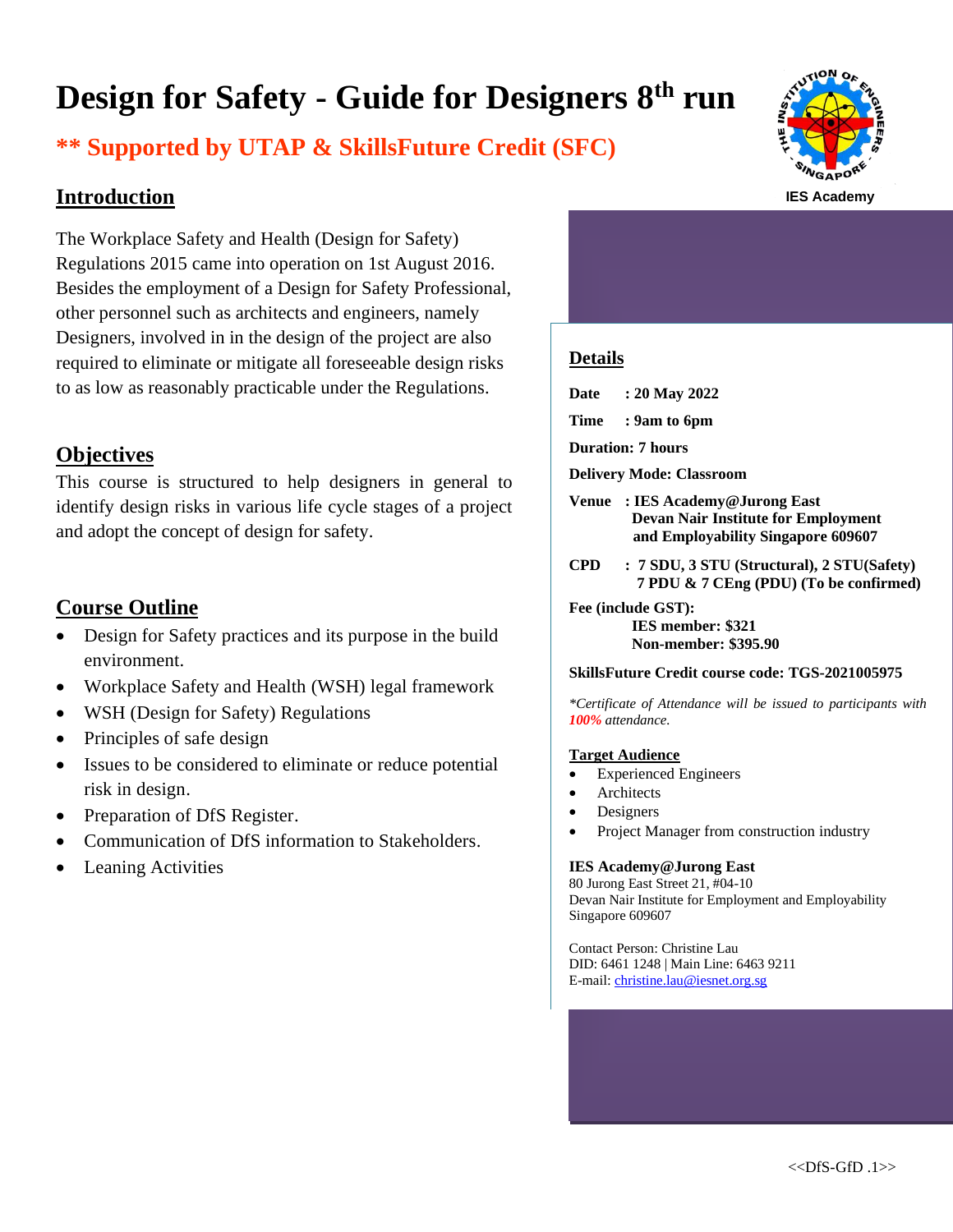# **Trainers' Profile**



**Er. Steve Yeung**

**Er. Steve Yeung** has over 25 years of experience in the infrastructure, onshore and offshore oil-&-gas, mining and power generation industries. He commenced his career in Australia in 1990 and relocated to Singapore in 1999. He has worked as design engineer, project manager and engineering manager, and has vast experience in risk management.

He is a registered Professional Engineer (Civil) and a chartered member of the Institution of Structural Engineers, UK.

He has been involved in Safety in Design since 2008 and is currently a practising Design for Safety (DfS) Professional and the chairman of the DfS Workgroup under the Health & Safety Engineering Technical Committee of the Institution of Engineers, Singapore.



**Mr. Oh Boon Chye, Jason** B. Eng. (Hons)(Civil), MSc (SHET) **FIES** DfS Professional Appointed Person (AP)

Jason has more than 25 years of Project Engineering Design, Construction and Management experience. He started from ground as Project Engineer, Safety Officer/ Manager, WSH Auditor (Open Category), Civil & Structural Engineer, Contractor Project manager/ Director, Developer Project Manager and Design for Safety (DfS) Professional. The projects ranged from infra-structures, A&A works, heavy industry, chemical warehouse, clean room environment and equipment, process plant, school, hotel, resort, private and public residential housing projects.

Council member of The Institution of Engineers, Singapore (IES) (2021-2023); Past Chairman for the Health & Safety Engineering Technical Committee, IES (2011 to 2015). Jason has attended and passed the Project Safety& Health Coordinator (i.e. now Design for Safety Professional) Train-The-Trainer course in August 2009. He has also attended the Five (05) days Appointed Person (AP) Training courses- lifting operations (2013). Reviewing committee for SS 559:2010, Code of practice for safe use of Tower cranes and SS 536:2008, Code of practice for the safe use of mobile cranes.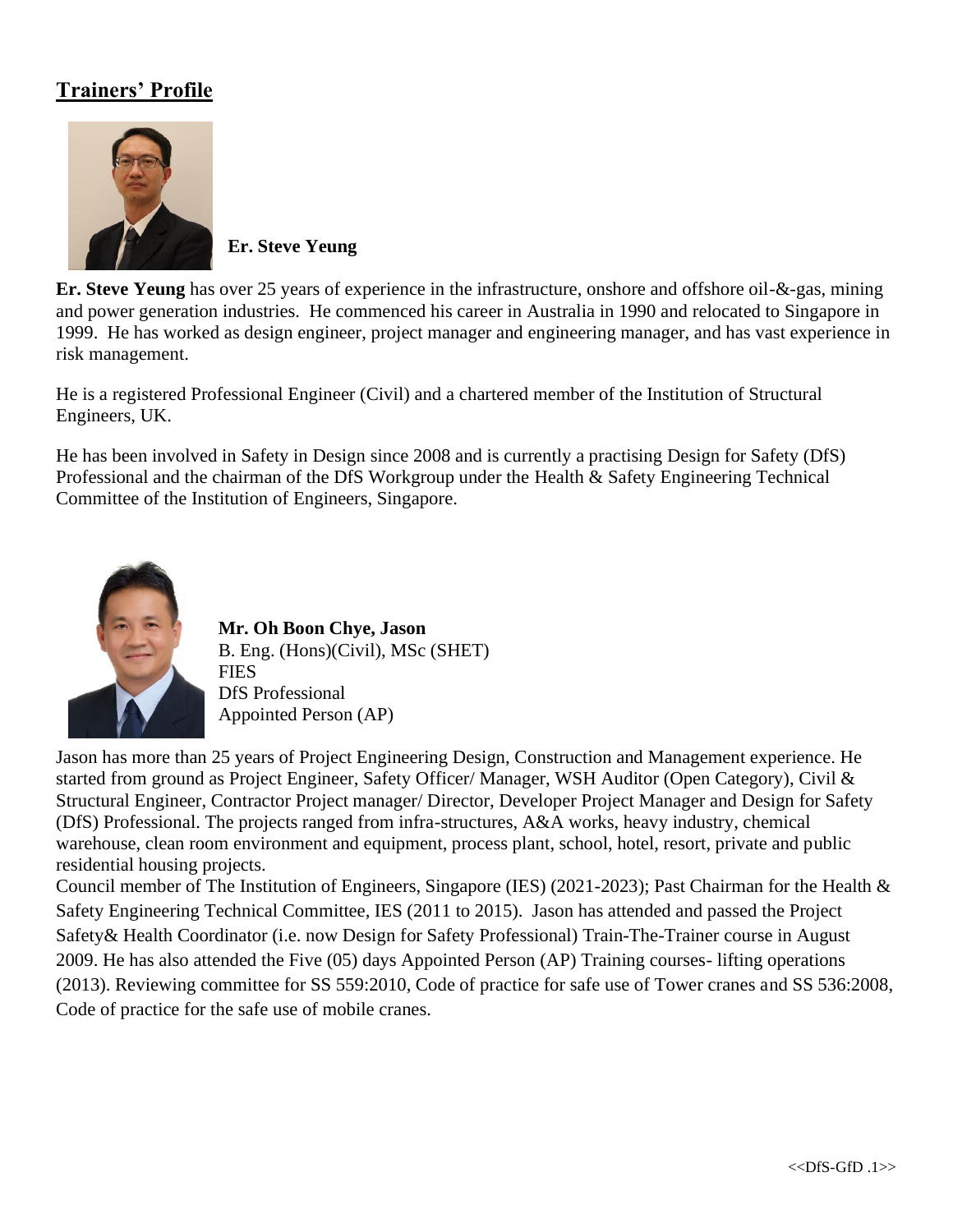# **Design for Safety - Guide for Designers 8 th run**

**\*\* Supported by UTAP & SkillsFuture Credit (SFC)**

**Date: 20 May 2022**

**Time: 9am to 6pm**

### **Venue: IES Academy@Jurong East**

80 Jurong East Street 21, #04-10 Devan Nair Institute for Employment and Employability Singapore 609607 **Fees (Include GST):** IES Members: \$321

Non-Members: \$395.90

#### **SkillsFuture Credit course code: TGS-2021005975**

Please register online/fax the completed form by **9 May 2022 before 3pm** to:

## Contact Person: **Christine Lau IES Academy@Jurong East 80 Jurong East Street 21, #04-10 Devan Nair Institute for Employment and Employability Singapore 609607**

Tel: **6463 9211**

Fax: **6563 6030**

### **Participant Details**

| *Name                                                                                                                                  |  |                                                                                                                                                                                                                                                                                                                                                     | *NRIC                                                                                                                                                                                                                                | <u> 1980 - Jan Samuel Barbara, martin a shekara 1980 - An tsara 1980 - An tsara 1980 - An tsara 1980 - An tsara 1</u> |
|----------------------------------------------------------------------------------------------------------------------------------------|--|-----------------------------------------------------------------------------------------------------------------------------------------------------------------------------------------------------------------------------------------------------------------------------------------------------------------------------------------------------|--------------------------------------------------------------------------------------------------------------------------------------------------------------------------------------------------------------------------------------|-----------------------------------------------------------------------------------------------------------------------|
|                                                                                                                                        |  | (Please written in BLOCK Letter)                                                                                                                                                                                                                                                                                                                    |                                                                                                                                                                                                                                      |                                                                                                                       |
| Company                                                                                                                                |  | <u> 1986 - Andrea Stadt Britain, amerikansk politiker (</u>                                                                                                                                                                                                                                                                                         |                                                                                                                                                                                                                                      |                                                                                                                       |
| *Address 1                                                                                                                             |  |                                                                                                                                                                                                                                                                                                                                                     | <u>state and the state of the state of the state of the state of the state of the state of the state of the state of the state of the state of the state of the state of the state of the state of the state of the state of the</u> |                                                                                                                       |
| *Postal Code                                                                                                                           |  |                                                                                                                                                                                                                                                                                                                                                     |                                                                                                                                                                                                                                      | Sex : <u>Male / Female</u>                                                                                            |
| *Contact No.                                                                                                                           |  | $\mathbf{F}=\frac{\mathbf{F}^T\mathbf{F}^T\mathbf{F}^T\mathbf{F}^T\mathbf{F}^T\mathbf{F}^T\mathbf{F}^T\mathbf{F}^T\mathbf{F}^T\mathbf{F}^T\mathbf{F}^T\mathbf{F}^T\mathbf{F}^T\mathbf{F}^T\mathbf{F}^T\mathbf{F}^T\mathbf{F}^T\mathbf{F}^T\mathbf{F}^T\mathbf{F}^T\mathbf{F}^T\mathbf{F}^T\mathbf{F}^T\mathbf{F}^T\mathbf{F}^T\mathbf{F}^T\mathbf{$ |                                                                                                                                                                                                                                      |                                                                                                                       |
| *Your Email                                                                                                                            |  |                                                                                                                                                                                                                                                                                                                                                     |                                                                                                                                                                                                                                      |                                                                                                                       |
|                                                                                                                                        |  |                                                                                                                                                                                                                                                                                                                                                     | (For sending of confirmation email, preferable personal unless company sponsored)                                                                                                                                                    |                                                                                                                       |
| <b>Please indicate:</b>                                                                                                                |  | $\square$ IES members                                                                                                                                                                                                                                                                                                                               | IES M'ship No.: P.E. No.: (if applicable)                                                                                                                                                                                            |                                                                                                                       |
|                                                                                                                                        |  | $\Box$ Non-members                                                                                                                                                                                                                                                                                                                                  | Affiliated member:                                                                                                                                                                                                                   |                                                                                                                       |
| ⊔<br>Sponsored by company (Please indicate the Contact person detail)<br><b>Contact Person Details</b> (if different from participant) |  |                                                                                                                                                                                                                                                                                                                                                     |                                                                                                                                                                                                                                      |                                                                                                                       |
| #Name                                                                                                                                  |  |                                                                                                                                                                                                                                                                                                                                                     |                                                                                                                                                                                                                                      |                                                                                                                       |
| #Contact No.                                                                                                                           |  |                                                                                                                                                                                                                                                                                                                                                     | Fax                                                                                                                                                                                                                                  |                                                                                                                       |

#Email : \_\_\_\_\_\_\_\_\_\_\_\_\_\_\_\_\_\_\_\_\_\_\_\_\_\_\_\_\_\_\_\_\_\_\_\_\_\_\_\_\_\_\_\_\_\_\_\_\_\_\_\_\_\_\_\_\_\_\_\_\_\_

**Payment Details** 

Bank / Cheque No : \_\_\_\_\_ Amount (\$):

~ All Fees are inclusive of 7 % GST.

## ~ Cheque should be made payable to: "**IES Academy Pte Ltd**".

## **Acceptance of Terms and Conditions for Registrations of IES Academy's Events**

I agree to abide by the Terms and Conditions for Registration of IES Academy's Events.

Name : Signature : Signature : Signature : Signature : Signature : Signature : Signature : Signature : Signature : Signature : Signature : Signature : Signature : Signature : Signature : Signature : Signature : Signature :

*#Compulsory Entry for participant who choose to be INVOICE to your company*